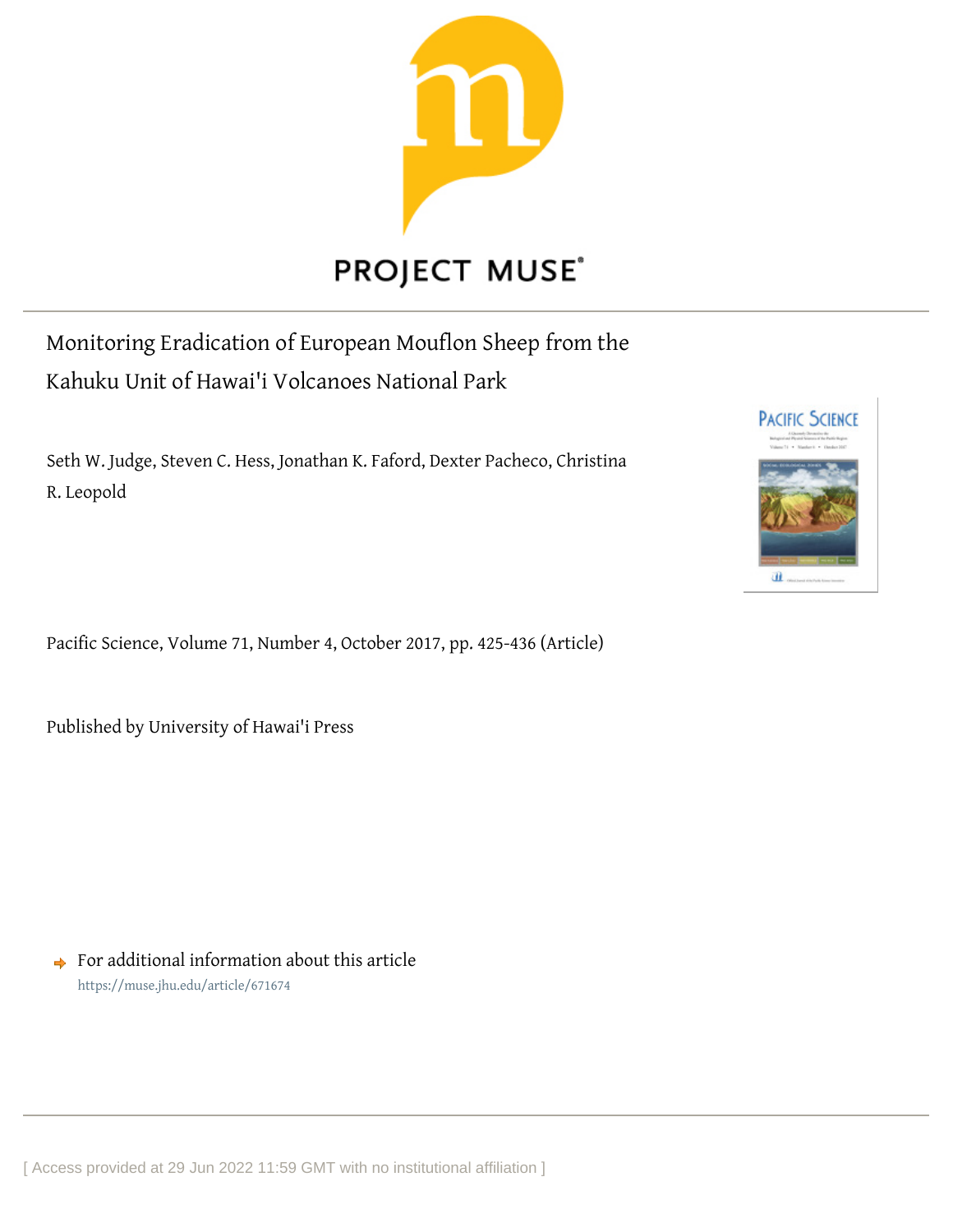# **Monitoring Eradication of European Mouflon Sheep from the Kahuku Unit of Hawai'i Volcanoes National Park**<sup>1</sup>

Seth W. Judge,<sup>2</sup> Steven C. Hess,<sup>3,5</sup> Jonathan K. Faford,<sup>4</sup> Dexter Pacheco,<sup>4</sup> and Christina R. Leopold<sup>2</sup>

**Abstract:** European mouflon (*Ovis gmelini musimon*), the world's smallest wild sheep, have proliferated and degraded fragile native ecosystems in the Hawaiian Islands through browsing, bark stripping, and trampling, including native forests within Hawai'i Volcanoes National Park (HAVO). HAVO resource managers initiated ungulate control efforts in the 469 km<sup>2</sup> Kahuku Unit after it was acquired in 2003. We tracked control effort and used aerial surveys in a  $64.7 \text{ km}^2$ area from 2004 to 2017 and more intensive ground surveys and camera-trap monitoring to detect the last remaining animals within a 25.9 km<sup>2</sup> subunit after it was enclosed by fence in 2012. Aerial shooting yielded the most removals per unit effort (3.2 animals/hour), resulting in 261 animals. However, ground-based methods yielded 4,607 removals overall, 3,038 of which resulted from assistance of volunteers. Ground shooting with dogs, intensive aerial shooting, ground sweeps, and forward-looking infrared (FLIR)-assisted shooting were necessary to find and remove the last remaining mouflon. The Judas technique, baiting, and trapping were not successful in attracting or detecting small numbers of remaining individuals. Effort expended to remove each mouflon increased nearly 15-fold during the last 3 yr of eradication effort from 2013 to 2016. Complementary active and passive monitoring techniques allowed us to track the effectiveness of control effort and reveal locations of small groups to staff. The effort and variety of methods required to eradicate mouflon from an enclosed unit of moderate size illustrates the difficulty of scaling up to entire populations of wild ungulates from unenclosed areas.

THE HAWAIIAN ISLANDS have a long history of introduced mammals, which have caused detrimental effects to endemic flora and fauna (Stone 1985). Ungulates in particular have been responsible for large-scale degradation of native ecosystems (Leopold and Hess 2016). The suite of mammalian grazers includes several species of domestic livestock that have become feral, such as pigs (*Sus scrofa*), which were first brought by

Polynesians ~800 yr ago; and goats (*Capra hircus*) and sheep (*Ovis aries*), which were both introduced in the late 1700s (Tomich 1986, Linderholm et al. 2016). Goats and sheep have contributed to the loss of as much as 5 m of topsoil on Kaho'olawe Island (Kramer 1971, Kaho'olawe Island Conveyance Commission 1993). Feral sheep on Mauna Kea reached high densities and degraded watersheds and fragile subalpine

<sup>&</sup>lt;sup>1</sup> This research was funded by the Natural Resources Partnership Program of the U.S. Geological Survey and the National Park Service, and the U.S. Geological Survey Invasive Species Program. Portions of this research were performed under Cooperative Agreement

Pacific Science (2017), vol. 71, no. 4:425–436 doi:10.2984/71.4.3

Creative Commons Attribution-NonCommercial-NoDerivatives 4.0 International License. See BioOne (http://www.bioone.org/toc/pasc/current).

G13AC00097 to the University of Hawai'i at Hilo. Manuscript accepted 24 April 2017.

<sup>2</sup> Hawai'i Cooperative Studies Unit, University of Hawai'i at Hilo, P.O. Box 44, Hawai'i National Park, Hawai'i 96718.

<sup>&</sup>lt;sup>3</sup> U.S. Geological Survey, Pacific Island Ecosystems Research Center, Kïlauea Field Station, P.O. Box 44, Hawai'i National Park, Hawai'i 96718.

<sup>4</sup> U.S. National Park Service, Division of Resources Management, P.O. Box 52, Hawai'i National Park, Hawai'i 96718.

<sup>&</sup>lt;sup>5</sup> Corresponding author (e-mail: shess@usgs.gov).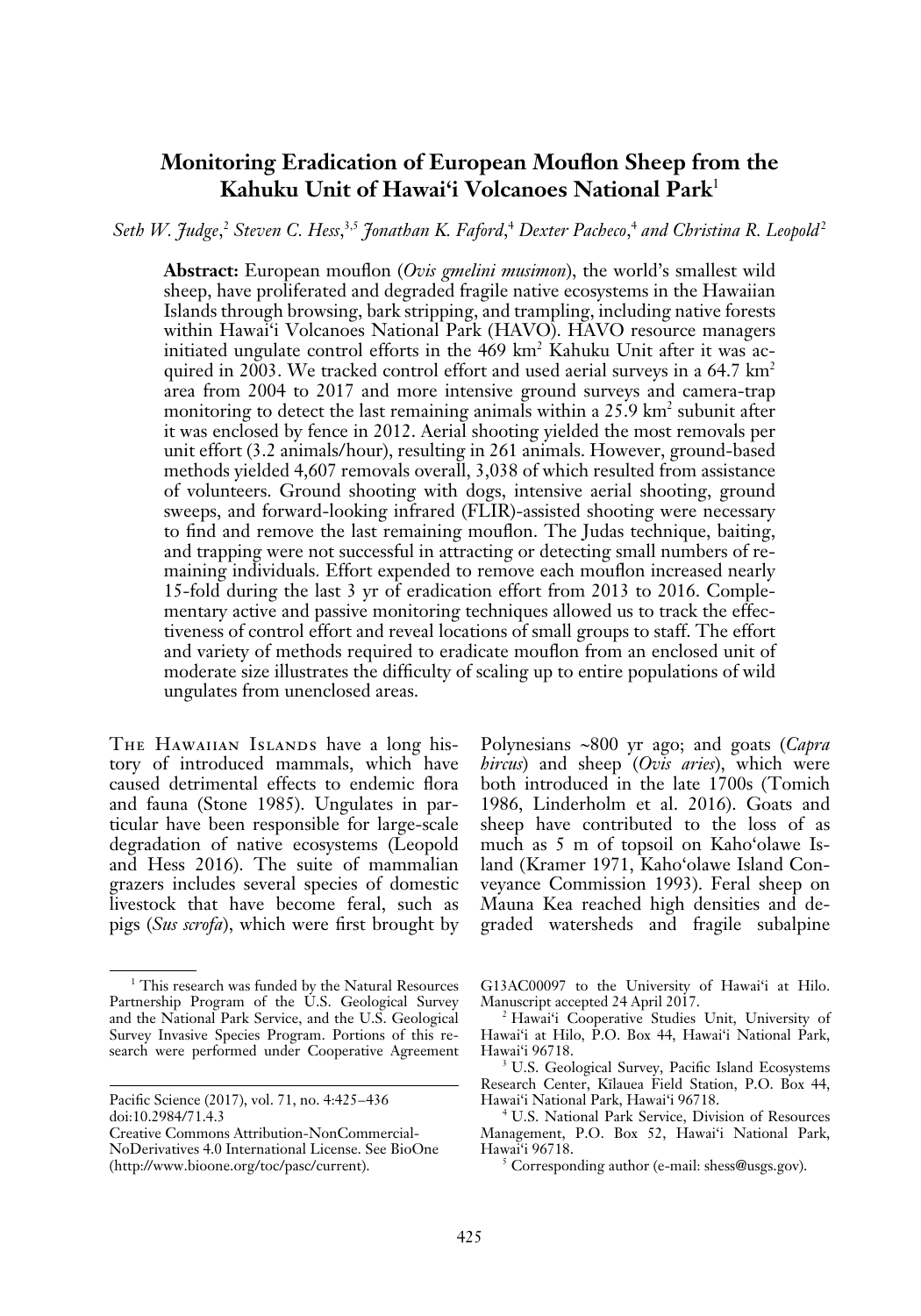woodlands (Bryan 1937, Warner 1960). Wild ungulate species that had never previously been domesticated were introduced to enhance hunting opportunities on the Islands even after the detrimental effects of feral livestock had been recognized. The first eradication program in Hawai'i began in the early 1900s on Ni'ihau Island, where goats had deforested large areas (Kramer 1971). Subsequent eradications have been pursued in many natural areas to protect and allow recovery of endangered flora and fauna (Hess and Jacobi 2011).

Control of feral ungulates is the single most expensive natural resource management activity in many natural areas of Hawai'i, requiring construction, continuous maintenance, and cyclical replacement of fences, as well as a major concurrent effort in removing ungulates through hunting, trapping, or snaring (Anderson and Stone 1993). The National Park Service (NPS) has been instrumental in developing innovative techniques to eradicate ungulates from large areas in Hawai'i. Managers at Hawai'i Volcanoes National Park (HAVO) succeeded in removing goats from a 554 km<sup>2</sup> area from 1967 to 1984 (Tomich 1986). In conjunction with fencing to isolate populations and prevent immigration, the now widely used Judas Goat method was developed, which employs radiotelemetry to exploit the species' herding behavior, allowing the last remaining animals to be found (Taylor and Katahira 1988, Campbell and Donlan 2005). The first eradication of a large feral pig population used intensive snaring and topographic barriers within remote areas of Haleakalä National Park in 1988 (Anderson and Stone 1993). Resource managers there also removed goats from a  $45 \text{ km}^2$  area by fencing and shooting from ground and aircraft in 1989 (Stone and Holt 1990).

European mouflon sheep (*O. gmelini musimon*), originally from the Mediterranean islands, were released on Läna'i for sport hunting in 1954 (Figure 1) (Tomich 1986). Mouflon have become overabundant where they have been introduced to the Canary, Kerguelen, and Hawaiian archipelagos (Chapuis et al. 1994, Hess et al. 2006, Nogales et al. 2006). Mouflon were also crossbred with feral domestic sheep and released on Mauna Kea, Hawai'i Island, in 1962 (Giffin 1979), which contributed to further habitat degradation for the palila (*Loxioides bailleui*), an endangered Hawaiian honeycreeper (Banko et al. 2013). The Division of Forestry and Wildlife of the Hawai'i Department of Land and Natural Resources used public and staff hunting to remove >18,000 sheep from 1980 to 2011; nevertheless, low annual hunting yields and immigration thwarted eradication (Banko et al. 2014).

Eleven mouflon were introduced in Kahuku Ranch, on southern Mauna Loa volcano, between 1968 and 1974 to establish a private game herd, which proliferated in forested pastures and lava-dominated subalpine shrublands at higher elevations (O'Gara 1994). With an apparent annual population increase of 21.1%, the population reached more than 2,500 individuals by 2004 (Hess et al. 2006). HAVO acquired 469 km<sup>2</sup> of Kahuku Ranch in 2003, and an intensive control program was initiated to reduce and eventually eradicate the population. Local eradication of mouflon had not been previously achieved from any area in Hawai'i. Kahuku was delineated into several management units, and fences were constructed to prevent immigration.

In the study reported here we tracked the effort (staff hours) expended to eradicate mouflon from the 64.7 km2 Kahuku Paddocks, which was representative of a  $\sim$ 130 km<sup>2</sup> area occupied by mouflon at Kahuku. We used active and passive techniques to monitor the population. Aerial surveys yielded periodic indices of abundance and provided demographic composition and geographic distribution throughout Kahuku. Ground surveys and camera-trap monitoring also yielded demographic and behavioral data, as well as information used to locate and dispatch small groups of mouflon remaining in a 25.9 km2 fence-enclosed unit. We compared effectiveness of each method by calculating the number of removals per unit effort. This work provides the first detailed account of mouflon eradication in the Hawaiian Islands.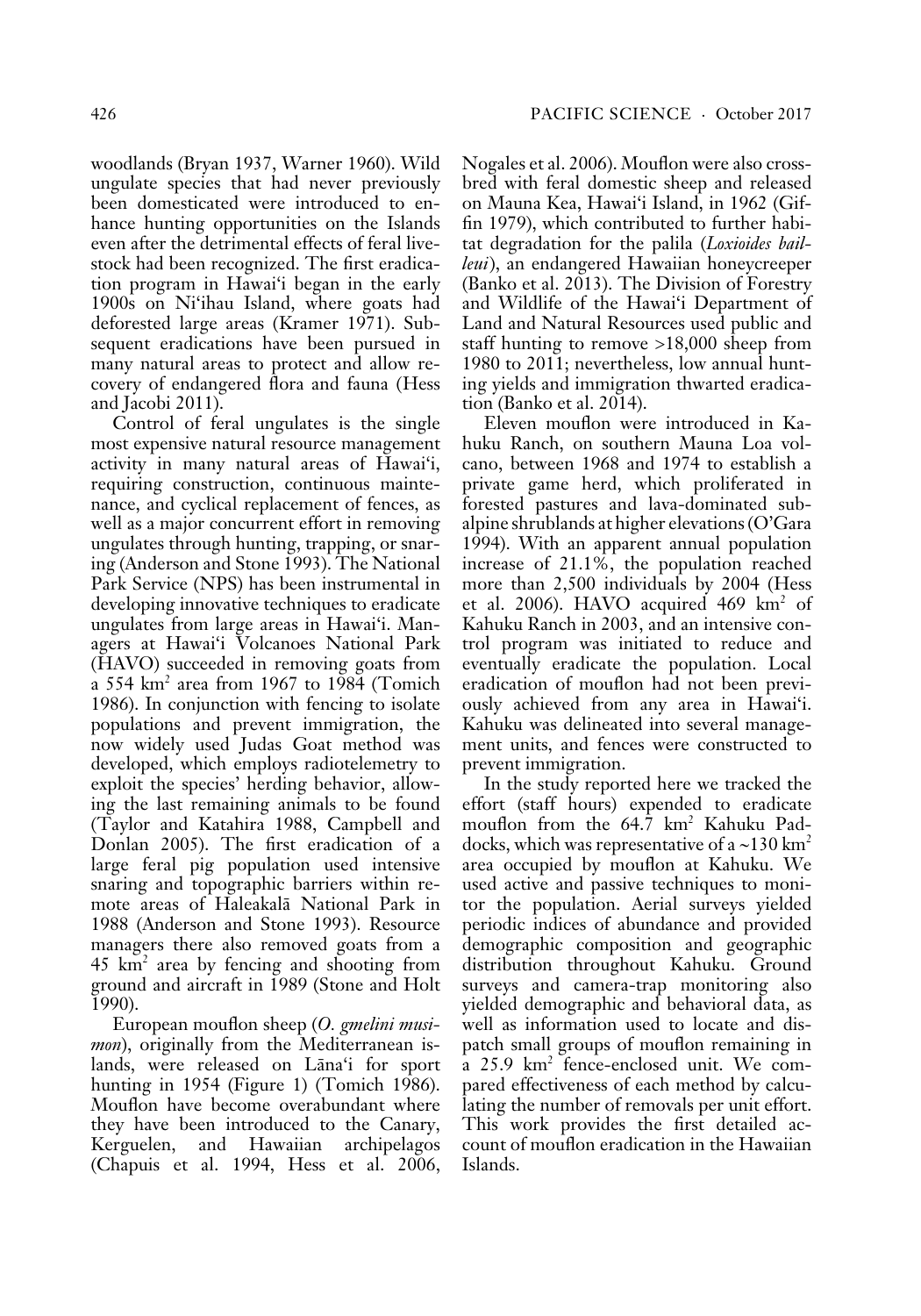

Figure 1. Three mature mouflon rams detected by infrared camera traps at the Kahuku Unit of Hawai'i Volcanoes National Park, 28 August 2015.

#### *Study Area*

Aerial surveys and ground-based ungulate control efforts by NPS staff and volunteers were initiated in 2004 at the Kahuku Unit of HAVO on the island of Hawai*'*i (Figure 2). We tracked reduction efforts from 2004 to 2017 in the 64.7 km2 Kahuku Paddocks on the southern rift of Mauna Loa, where mouflon were initially introduced and occurred in highest densities (Hess et al. 2006). The upper  $25.9 \text{ km}^2$  area was completely enclosed by fence between 1,000 and 1,600 m asl in October 2012. The area consisted of dry and mesic forest dominated by the native 'öhi'a (*Metrosideros polymorpha*) and koa (*Acacia koa*). Understory cover, which had been highly modified by livestock grazing, was dominated by introduced grasses (*Panicum repens, Cenchrus clandestinus, Pennisetum setaceum*), but patches were dominated by native tree ferns (*Cibotium*

spp.) and shrubs (*Rubus hawaiensis, Dodonaea viscosa, Styphelia tameiameiae*).

Several recent lava flows (≤750 yr b.p.) extend through portions of the unit, which may provide ungulates escape routes from control efforts (Palupe et al. 2016). Orographic effects cause strong climatic gradients over a broad range of elevation in Kahuku. Mean annual precipitation from 1983 to 2008 at 1,570 m asl was  $975 \pm 341$  (SD) mm; the greatest mean monthly rainfall (115.7 mm) occurred between November and January and the least precipitation (54.8 mm) occurred between May and June (Hess et al. 2011).

### materials and methods

# *Control Methods*

NPS resource managers deployed two to five staff to control ungulates at Kahuku from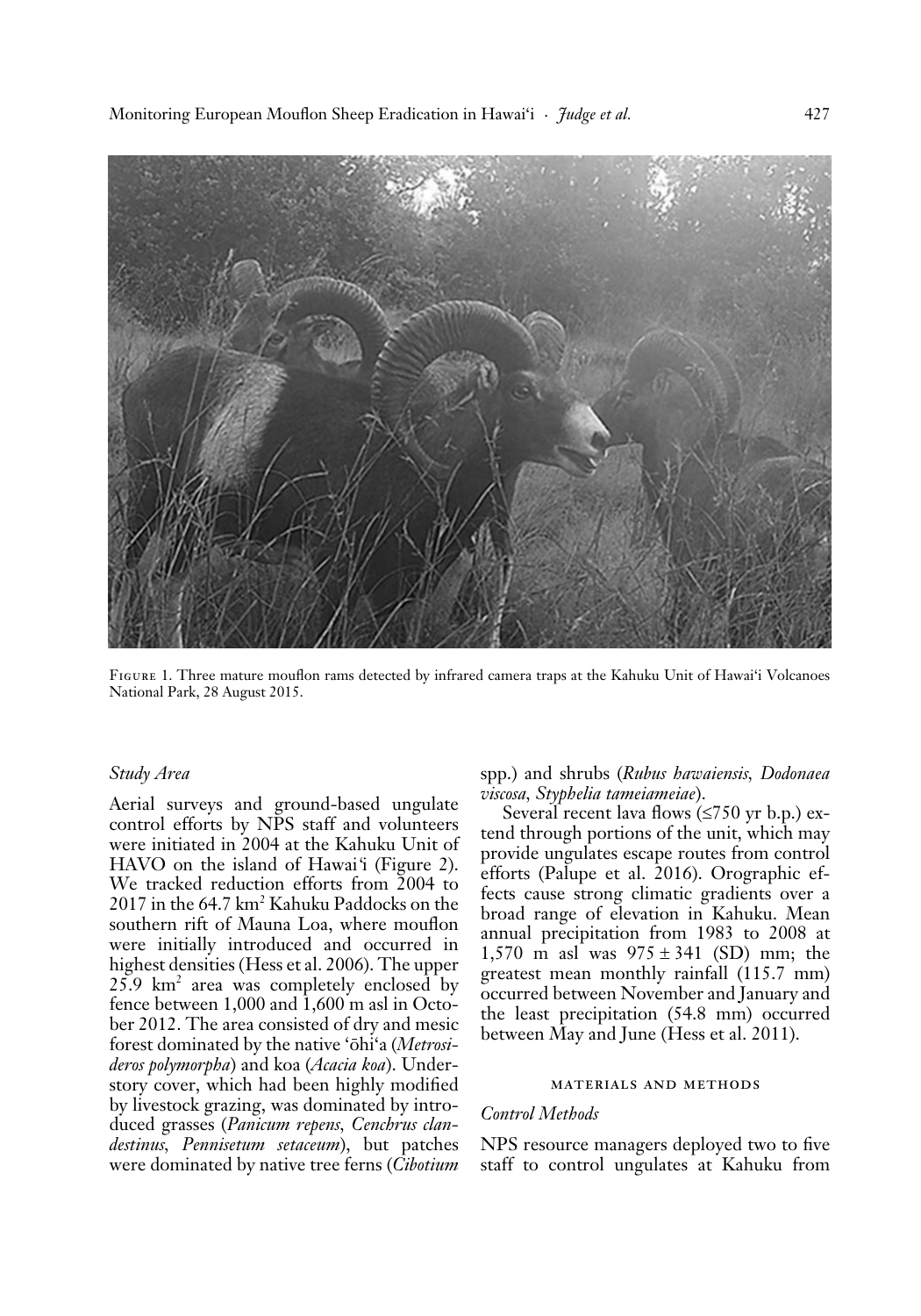

Figure 2. Hawai'i Island and Hawai'i Volcanoes National Park (in black) (inset). The gray area is the total distribution of mouflon in the Kahuku Unit (approximately 130 km<sup>2</sup>). Mouflon control was conducted in the enclosed unit and unenclosed area of the Kahuku Paddocks from 2004 to 2016.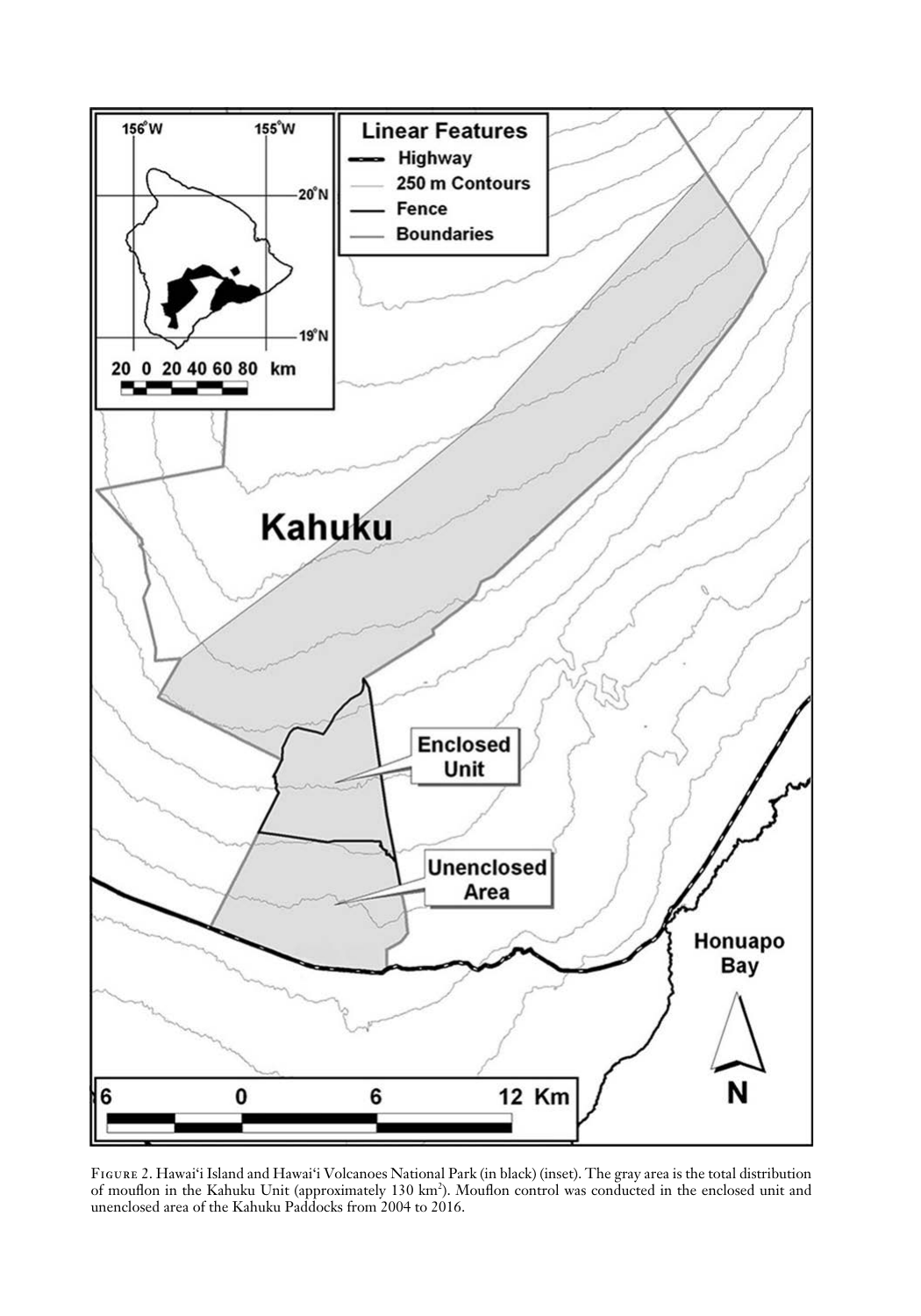2004 to 2017. Staff recorded method, target species, location, time, group size, and sex of all removals. Removal effort included daily preparations and transit to control areas; thus the number of removals per hour included time spent in preparation for the actual reduction effort. Details follow for each control method.

ground control efforts. Control efforts from the ground in Kahuku were primarily vehicle-based. Shooters also hiked to remote areas during daylight hours. Dogs were used occasionally from 2011 to 2017 to target mouflon in densely forested areas. Dogs covered great distances, flushed mouflon from dense areas, and tracked animals by scent. Each dog was equipped with a GPS (Garmin T5) tracking collar, and their movements were tracked with handheld devices (Garmin Astro 320).

volunteer-assisted ground control EFFORTS. A volunteer ungulate control program began in 2004 (Stephens et al. 2008) and concluded in 2012. Control efforts were conducted primarily once a month and spanned a total of 136 calendar days. Three staff members typically guided four volunteers. One staff member scouted and the other two staff each guided two volunteers. Volunteers were directed to shoot all mouflon within range.

aerial shooting. A crew of three conducted aerial shooting: one pilot flying a helicopter [MD (Hughes) 500D], one spotter, and one qualified marksman. The crew searched and attempted to shoot all mouflon observed.

trapping and baiting. Park staff used baited traps in open areas to attempt to capture or draw mouflon into the open where they could be targeted. Traps designed to capture large mammals were baited with molasses-enriched corn and grains. A springloaded door was designed to capture animals alive.

judas technique. One adult male mouflon was captured with a net gun from a helicopter on 17 May 2016. The ram was hobbled and blindfolded without sedatives while being fitted with a GPS (Telonics TGW-4470-4) collar. The ram was monitored weekly by computer and periodically in the field with a handheld device for associated mouflon.

ground sweeps. In an effort to find the last remaining mouflon in densely forested areas, field crews formed a line  $~50-150$  m apart and hiked downslope and attempted to flush mouflon out of hiding. Observers coordinated with each other to prevent sheep escaping between them. Either a helicopter or vehicles with park staff stood by during the sweep and responded to any mouflon sightings reported by radio. Each observer sounded an air horn frequently to flush sheep. Two ground sweeps were conducted, in 2015 and 2016.

# *Population Monitoring*

aerial surveys. The Kahuku Paddocks were surveyed for mouflon abundance and distribution by helicopter intermittently from 2004 to 2017 following methodology established by Hess et al. (2006) and Stephens et al. (2008). Transects were spaced 800 m apart following elevation contours. Flights were timed to correspond to large breeding aggregations and the presence of breeding pelage to maximize the ability to identify sexes. Two observers sat on each side of the aircraft; one of the observers in the back recorded group size, sex composition, and distance to each group. The pilot attempted to maintain constant ground speed and altitude above ground level (AGL) during surveys. Flight tracks and waypoints were downloaded to computer, joined to survey data, and plotted with ArcGIS 10.2 Geographic Information System (GIS). Mean group size and sex composition were summarized for each survey unit.

ground surveys. Ground surveys were conducted for the presence and distribution of ungulate activity consisting of scat, tracks, or browsed vegetation within contiguous plots  $(50 \text{ m}^2)$  using field methods consistent with those of Stone et al. (1991). Six parallel transects oriented north–south were spaced 1 km apart. A total of 128 stations, each with approximately 20 plots, was surveyed during 1–2 October 2014. Transects crossed the fence-enclosed unit and the lower unenclosed area where ungulates could move freely across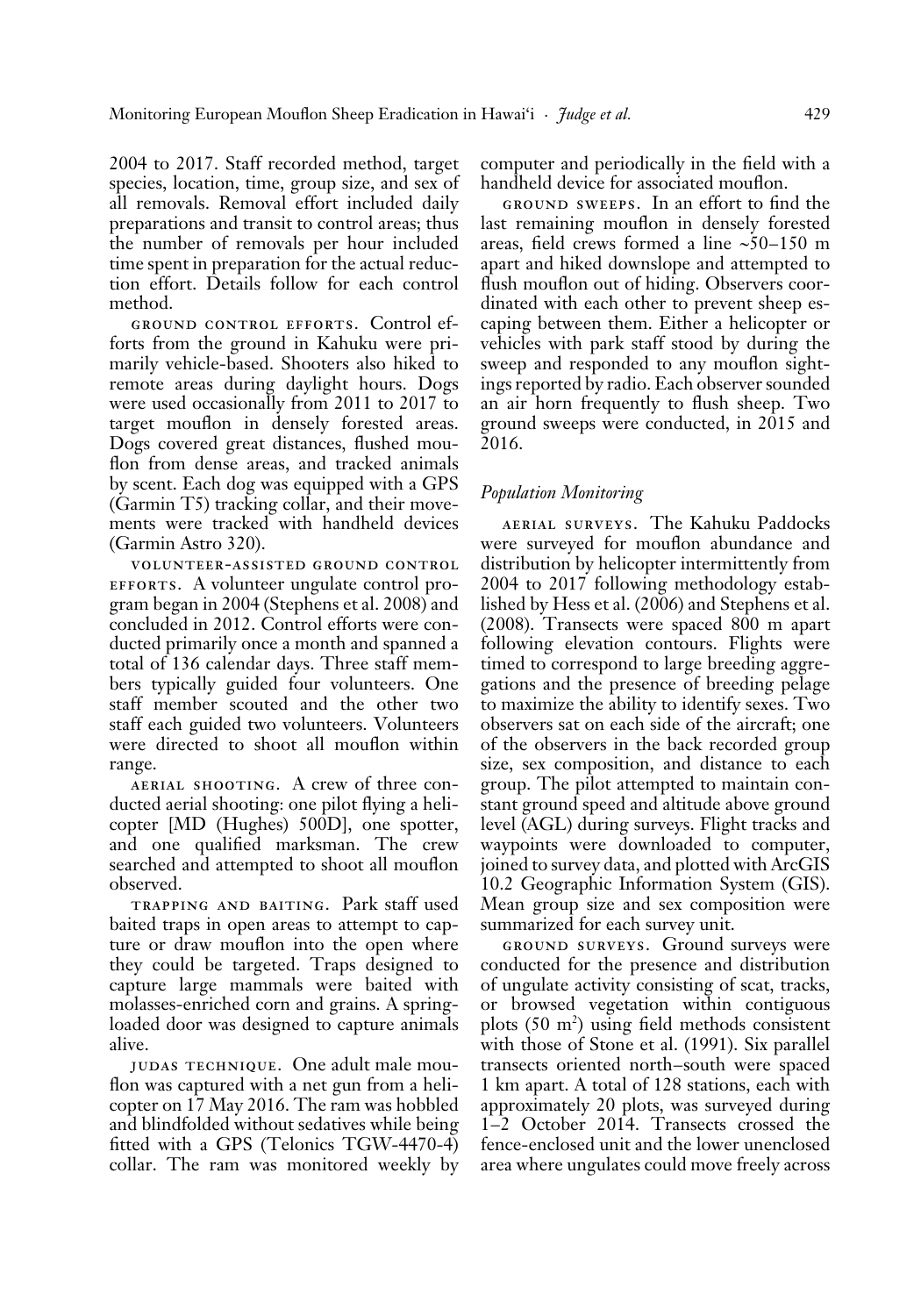HAVO boundaries. These data were joined to their spatial coordinates and plotted using GIS. Locations were assigned to management units by Universal Transverse Mercator (UTM) coordinates.

camera-trap monitoring. Twentyfour remote-triggered infrared cameras (Bushnell Trophy Cam, Bushnell Trophy Cam HD, and Moultrie M-990i) were deployed in widely dispersed locations throughout the paddocks to detect mouflon based on recent sightings, sign, and favorable habitat beginning in June 2014. Some cameras with wide fields of view were set to automatically record three images every 30 min. Other cameras were positioned in narrow natural corridors where animals would trigger the infrared sensor. Cameras with few or no detections were moved to more favorable locations to maximize the number of detections. Image and video data from each camera stored on Secure Digital cards were exchanged every 2–5 weeks and reviewed to tally the number, age, and sex of animals detected in images, when known. We calculated the total number of sheep per camera trap and trap night, although individual identification of sheep was not possible.

forward-looking infrared (FLIR). We used two different FLIR cameras: a FLIR Scout TS32r Pro and a FLIR Recon 3EO. Survey locations were identified during daylight hours and marked with a GPS. Locations were chosen based on evidence of recent activity and areas with a wide field of view. Surveyors could then return to locations at night and predawn hours to scan areas for mouflon. Animals could be detected with FLIR until approximately 2 hr after sunrise. Locations of detections were immediately reported to park staff. All monitoring activities were conducted in compliance with University of Hawai'i Institutional Animal Care and Use Committee Protocol 06-043.

#### **RESULTS**

#### *Control Effort*

Mouflon control in the Kahuku Paddocks began in 2004 and continued through Feb-



Figure 3. The annual number of European mouflon sheep removed (gray bars), and the effort expended (black line) to remove mouflon from the Kahuku Paddocks of Hawai'i Volcanoes National Park, 2004–2016.

ruary 2017. Staff worked a grand total of 10,487 hr over 310 days in this area, averaging 2–3 days per month. A grand total of 4,868 mouflon was removed over the 13-yr period. Control effort expended per mouflon removed (hours/removal) increased nearly 15 fold after 2013 (Figure 3). A total of 834 mouflon was removed during 4,320 hr of effort over 129 days within the enclosed unit after the fence was completed in 2012. Only 24 mouflon were removed with 363.5 hr of control effort in 2016. The last three known mouflon were removed on 21 February 2017.

removals by method. Ground-based shooting was the primary method for removing mouflon (Table 1). Removals were conducted by staff only, by staff with dogs, and with assistance from volunteers. Volunteer assistance began in 2004 and concluded in 2012, primarily once a month, spanning a total of 126 days. Staff spent a total of 4,402 hr guiding volunteers, leading to the removal of 3,038 sheep. Staff accounted for 1,218 of those removals, and volunteers accounted for 1,820 removals. Staff averaged  $0.69 \pm 0.08$ (SE) removals/hr over the 9-yr period. Removals made by volunteers were 8.0% more male-biased than those of staff alone (Table 2). Aerial shooting began in 2014 and continued through February 2017, yielding 261 removals and the highest removal rate of 3.22 mouflon per hour.

Baiting and trapping did not attract any mouflon or result in captures during 36 hr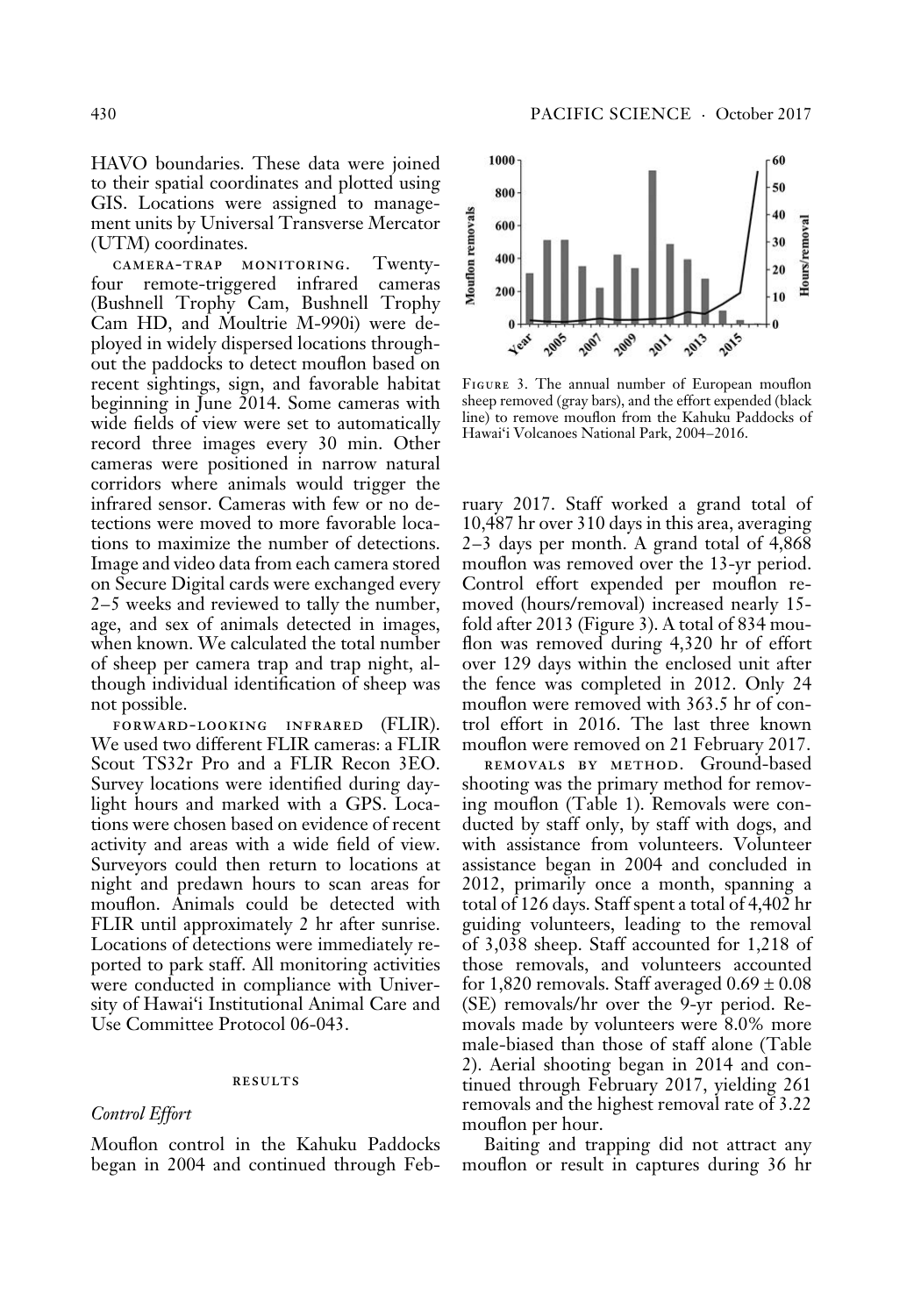#### TABLE 1

Control Methods, Total Number of Removals, and Effort Expended during Eradication of Mouflon at the Kahuku Unit of Hawai'i Volcanoes National Park, 2004–2017

| Method                 | <b>Years Employed</b> | <b>Total Removals</b> | <b>Staff Hours</b> | <b>Staff Days</b> | Removals/Hour |
|------------------------|-----------------------|-----------------------|--------------------|-------------------|---------------|
| Volunteer program      | 2004-2012             | 3,038                 | 4,402              | 126               | 0.69          |
| Ground shooting        | 2008-2017             | 1,498                 | 5,323              | 140               | 0.29          |
| Baiting and trapping   | 2011                  | $\theta$              | 36                 |                   | 0.00          |
| Ground shooting w/dogs | $2011 - 2017$         | 68                    | 290                | O                 | 0.28          |
| Aerial shooting        | 2014-2017             | 261                   | 81                 | 25                | 3.22          |
| Ground sweep           | 2015-2016             |                       | 231                |                   | < 0.01        |
| Ground shooting w/FLIR | 2015, 2017            |                       | 88                 |                   | 0.02          |
| Judas technique        | 2016                  |                       | 36                 |                   | 0.00          |
| Grand total            |                       | 4,868                 | 10.487             | 310               | 0.46          |

#### TABLE 2

Numbers of Male and Female Mouflon Removed by Staff and by Directed Volunteers at the Kahuku Unit of Hawai'i Volcanoes National Park, 2004–2012

| Rams         | Ewes         | Proportion<br>Female | 95% CI                             |
|--------------|--------------|----------------------|------------------------------------|
| 535          | 683          | 0.561                | $0.533 - 0.588$                    |
| 945<br>1.480 | 875<br>1.558 | 0.481<br>0.523       | $0.460 - 0.504$<br>$0.495 - 0.531$ |
|              |              |                      |                                    |

of effort. The Judas technique also did not result in any removals; the collared ram was observed alone five times during the 63-day period before removal on 19 July 2016.

Two ground sweeps were conducted by field crews. The first sweep was on 10 November 2015 when eight staff, spaced approximately 50 m apart, swept 29.5 km of transects. The sweep was assisted by helicopter with a shooter and one NPS staff on the ground. No mouflon were seen during the sweep, but sign was detected on three of eight transects. During the second sweep, on 6 October 2016, a crew of 12 swept 56.9 km of transects on the eastern half of the unit. Staff was able to flush one ewe and remove the animal.

#### *Monitoring*

aerial surveys. Eight aerial surveys were conducted to index mouflon abundance in the Kahuku Paddocks (Table 3). A total

of 14 transects totaling 84.3 km was surveyed in the entire area. Surveys began at dawn and concluded before 1000 hours. The pilot maintained an AGL of approximately 125 m, and flight speeds ranged between 74.8 kph and 87.4 kph during each survey. The maximum number of 782 and largest group size of 55 occurred in 2004. Mean group size for all surveys ranged between 5.5 and 15.0 (Table 3). Detections decreased to 137 animals in 2011 as the eradication effort progressed, but then ranged from 188 to 231 from 2014 to 2017. There were no detections during three aerial surveys within the enclosed unit after 2012.

ground surveys. Ground surveys for sign of ungulate presence (droppings, browse, tracks, and trails) were conducted in the Kahuku Paddocks on 1–2 October 2014. Six transects were surveyed, totaling 247 stations and 4,277 plots. Substantially more sign was detected in the unenclosed area (27.5% of plots), and the enclosed unit had sign in only 3.6% of plots (Table 4). Four mouflon were observed within the enclosed unit during the survey and subsequently removed by staff.

camera-trap monitoring. Twentyfour camera traps were positioned at 75 different locations throughout the enclosed unit. The first cameras were deployed in October 2014, and additional cameras were added to the array in 2015 and 2016. Cameras were continually maintained, active all hours of the day, moved, and monitored until 14 April 2017, for a total of 10,217 trap nights. A total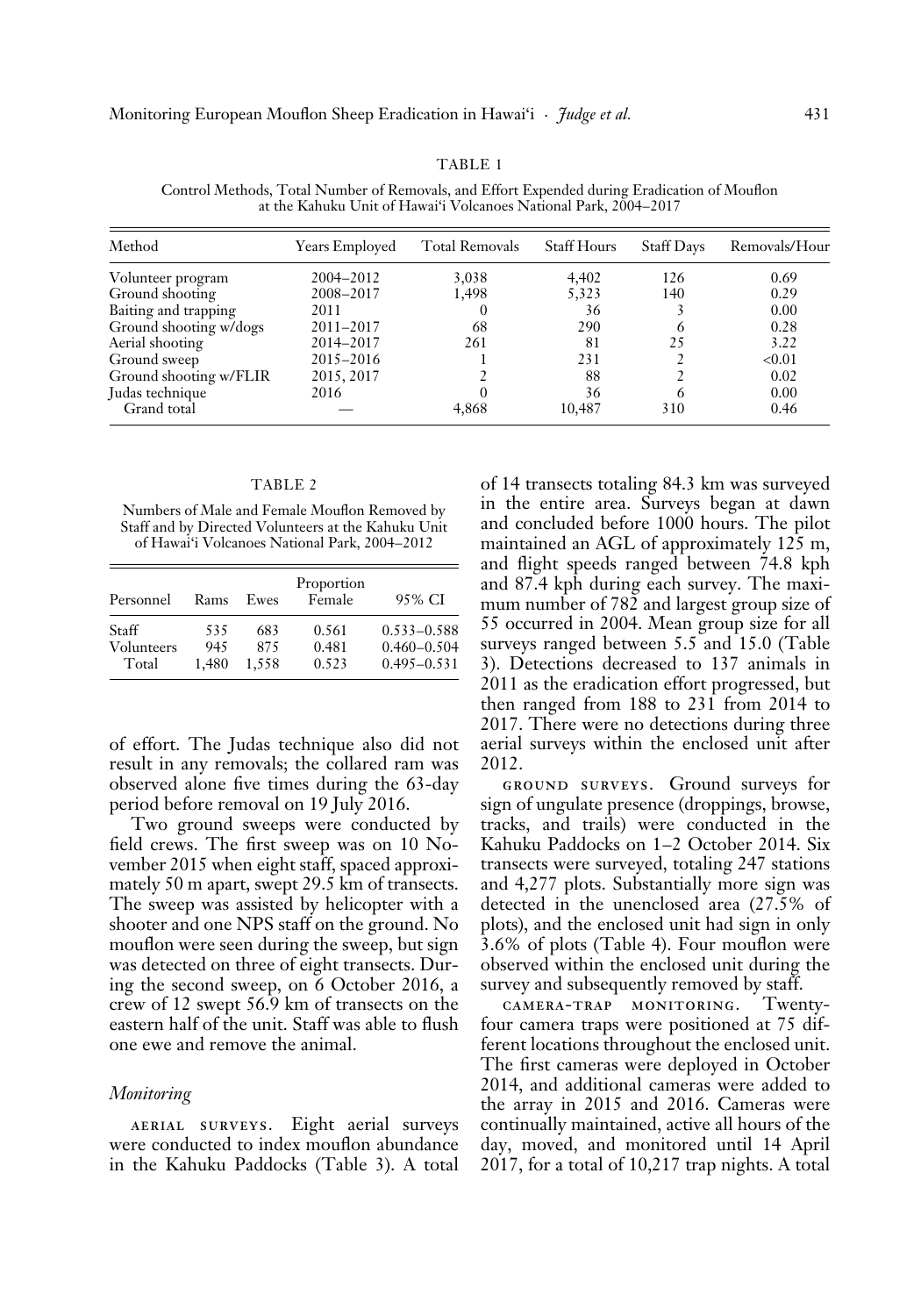| Year  | Survey Area | Groups Detected | Mean Group Size | <b>Total Detected</b> | Rams | Ewes  | Unknown Sex |
|-------|-------------|-----------------|-----------------|-----------------------|------|-------|-------------|
| 2004  | Entire      | 52              | 15.0            | 782                   | 14   | 55    | 713         |
| 2006  | Entire      | 37              | 7.6             | 282                   | 30   | 103   | 149         |
| 2007  | Entire      | 60              | 7.9             | 471                   | 84   | 355   | 32          |
| 2008  | Entire      | 41              | 8.8             | 359                   | 62   | 158   | 139         |
| 2011  | Entire      | 25              | 5.5             | 137                   | 14   | 67    | 56          |
| 2014  | Enclosed    | $\Omega$        |                 | $\Omega$              |      |       |             |
| 2014  | Unenclosed  | 31              | 6.2             | 192                   | 50   | 114   | 28          |
| 2015  | Enclosed    | $\Omega$        |                 | $\Omega$              |      |       |             |
| 2015  | Unenclosed  | 22              | 8.5             | 188                   | 44   | 69    | 75          |
| 2017  | Enclosed    | $\Omega$        |                 | $\Omega$              |      |       |             |
| 2017  | Unenclosed  | 34              | 6.8             | 231                   | 31   | 200   |             |
| Total |             | 302             | 9.0             | 2,642                 | 329  | 1,121 | 1,192       |

TABLE 3 Detections of Mouflon during Aerial Surveys at the Kahuku Unit of Hawai'i Volcanoes National Park

Note: The first five surveys include results of the entire 64.7 km<sup>2</sup> Kahuku Paddocks before enclosure by fence. Results from 2014 and 2015 include both the 25.9 km<sup>2</sup> fence-enclosed unit and the 38.8 km<sup>2</sup> unenclosed area.

#### TABLE 4

Number of Survey Stations, Plots Surveyed, and Percentage of Ungulate Sign Detected on Plots Surveyed in Two Ungulate Management Units in Kahuku Paddocks of Hawai'i Volcanoes National Park, October, 2014

| Transect<br>No. | No. of Survey Stations |                     | Number of Plots<br>Surveyed |                     | Plots with Ungulate<br>Sign |            | % of Plots with<br>Ungulate Sign |            |
|-----------------|------------------------|---------------------|-----------------------------|---------------------|-----------------------------|------------|----------------------------------|------------|
|                 |                        | Enclosed Unenclosed |                             | Enclosed Unenclosed | Enclosed                    | Unenclosed | Enclosed                         | Unenclosed |
|                 | 6                      |                     | 95                          | 18                  | 0                           | 0          | 0.00                             | 0.00       |
| 2               | 25                     | 23                  | 459                         | 438                 | 35                          | 121        | 7.63                             | 27.63      |
| 3               | 24                     | 24                  | 515                         | 485                 | 24                          | 187        | 4.66                             | 38.56      |
| $\overline{4}$  | 29                     | 26                  | 623                         | 442                 | 12                          | 195        | 1.93                             | 44.12      |
| 5               | 33                     | 20                  | 275                         | 396                 | $\mathbf{0}$                | 65         | 0.00                             | 16.41      |
| 6               | 11                     | 25                  |                             | 531                 |                             | 66         |                                  | 12.43      |
| Total           | 128                    | 119                 | 1.967                       | 2,310               | 71                          | 634        | 3.61                             | 27.45      |

of 48 mouflon were detected on 24 images in the enclosed unit, although individual identification of sheep was not possible. Mean group size was  $2.0 \pm 0.2$  (SE) mouflon. Detections occurred throughout the day but the majority of detections were between 1600 hours and 1800 hours. Detections per trap night steadily declined over the monitoring period (Figure 4).

forward-looking infrared (FLIR). Two searches were conducted with the FLIR Scout TS32r Pro, on 20 May and 13 October 2015, but did not yield any detections. The search range of the unit was approximately



Figure 4. Monthly sum of mouflon per trap night (gray bars) detected by 24 camera traps and total number of camera trap nights per month (black line) in the Kahuku Paddocks of Hawai'i Volcanoes National Park, 2014–2016.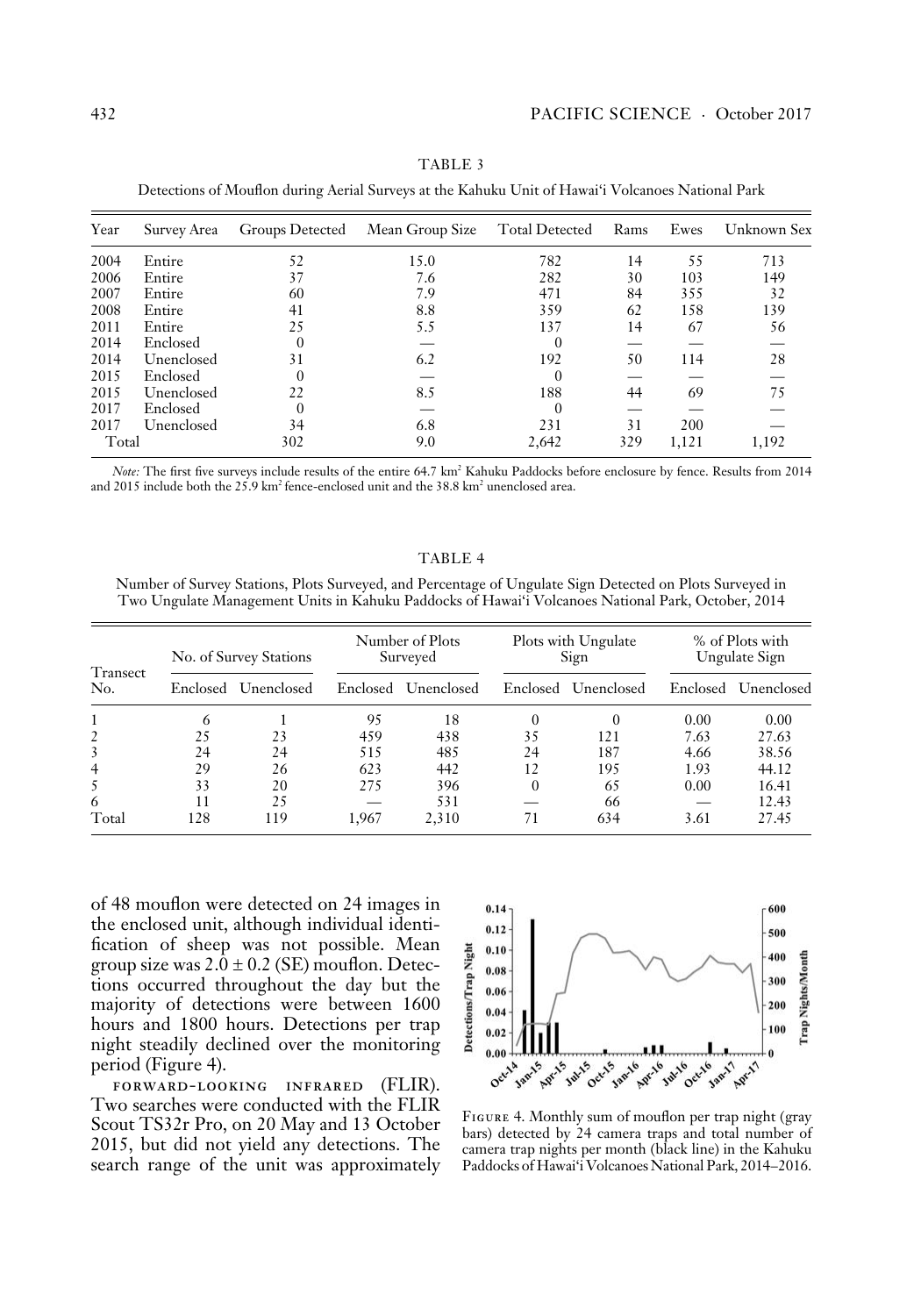50 m; thus mouflon could have been missed at greater distances. Observers using the FLIR Recon 3EO saw four mouflon on 28 September 2015; it had higher sensitivity, enabling detection at distances of ≤4 km. Staff removed two of the animals.

# discussion

Methods that resulted in the most removals included volunteer-assisted shooting, ground shooting by staff, and aerial shooting, which was the most effort-effective method overall. Volunteer-assisted shooting accounted for 62% of all removals over the first 9 yr of the 13-yr effort, when mouflon were at high population density. The program had the benefit of involving the public in protecting NPS resources and facilitated a positive relationship with the public. However, volunteers preferentially targeted rams, which may distort the sex ratio of a population and result in increased population growth rates after density has been reduced in polygynous species such as mouflon (Stephens et al. 2008). Although ground shooting by staff, both with and without the use of dogs, also resulted in large numbers of removals, these methods became less efficient after densities had been reduced.

The effort required to remove the last remaining mouflon increased nearly 15-fold after the fenced unit was enclosed in 2012. After enclosure, NPS staff developed and refined five methods to achieve eradication: aerial shooting, ground shooting, ground shooting with dogs, FLIR-assisted shooting, and ground sweeps with large crews. More than 532 hr were required to remove the last 27 remaining animals from January 2016 to February 2017. Aerial shooting was severalfold more efficient than ground-based methods, especially when conducted in conjunction with other monitoring techniques but was limited by high expense and safety concerns. Aerial shooting may lose effectiveness as mouflon become increasingly wary of helicopters but may be warranted when presence is confirmed by monitoring. Ground sweeps were the most effort-intensive technique but one of few means for locating small numbers of remaining animals.

Other methods that did not result in the removal of animals included baiting and trapping, and the Judas technique. The Judas technique has been proven highly effective for feral livestock such as domestic sheep and goats (Taylor and Katahira 1988), but strong behavioral differences limit its utility for wild ungulate species. Small group sizes and low group cohesion, especially during pursuit, may render the method of little use for mouflon, although it has been used successfully to control hybrid sheep on Mauna Kea (Banko et al. 2014), and it was considered useful in locating small numbers of remaining axis deer (*Axis axis*) at Point Reyes National Seashore, California (N. Gates, NPS, pers. comm.). The Judas technique may be improved by collaring females to attract multiple mature rams. Furthermore, inducing permanent estrus would increase the likelihood of mature rams finding collared ewes (Campbell et al. 2007). Other attempts to attract mouflon by baiting required several months of consistent effort, perhaps because of neophobia or competitive use of bait by other animal species (Judge et al. 2016).

Our results are consistent with practical observations by NPS resource managers, who found through decades of experience that the effort to reduce ungulate populations by half is roughly the same regardless of initial abundance (B. Harry, NPS retired, pers. comm.). Although large numbers of animals can readily be removed from populations at high density, the effort to monitor, detect, and control remaining animals increases substantially when populations have been reduced to low densities because they become wary of repeated culling and extended control efforts (Côté et al. 2014). Moreover, habitat use of remaining animals may also change in response to control activities (Palupe et al. 2016), and species that have never been domesticated, such as mouflon and deer, are more difficult to detect and control than feral livestock (Hess 2008).

Although FLIR was instrumental in detecting and removing four axis deer that were illegally introduced to Hawai'i Island (Hess et al. 2015), it resulted in the removal of only two mouflon at Kahuku. Continuous camera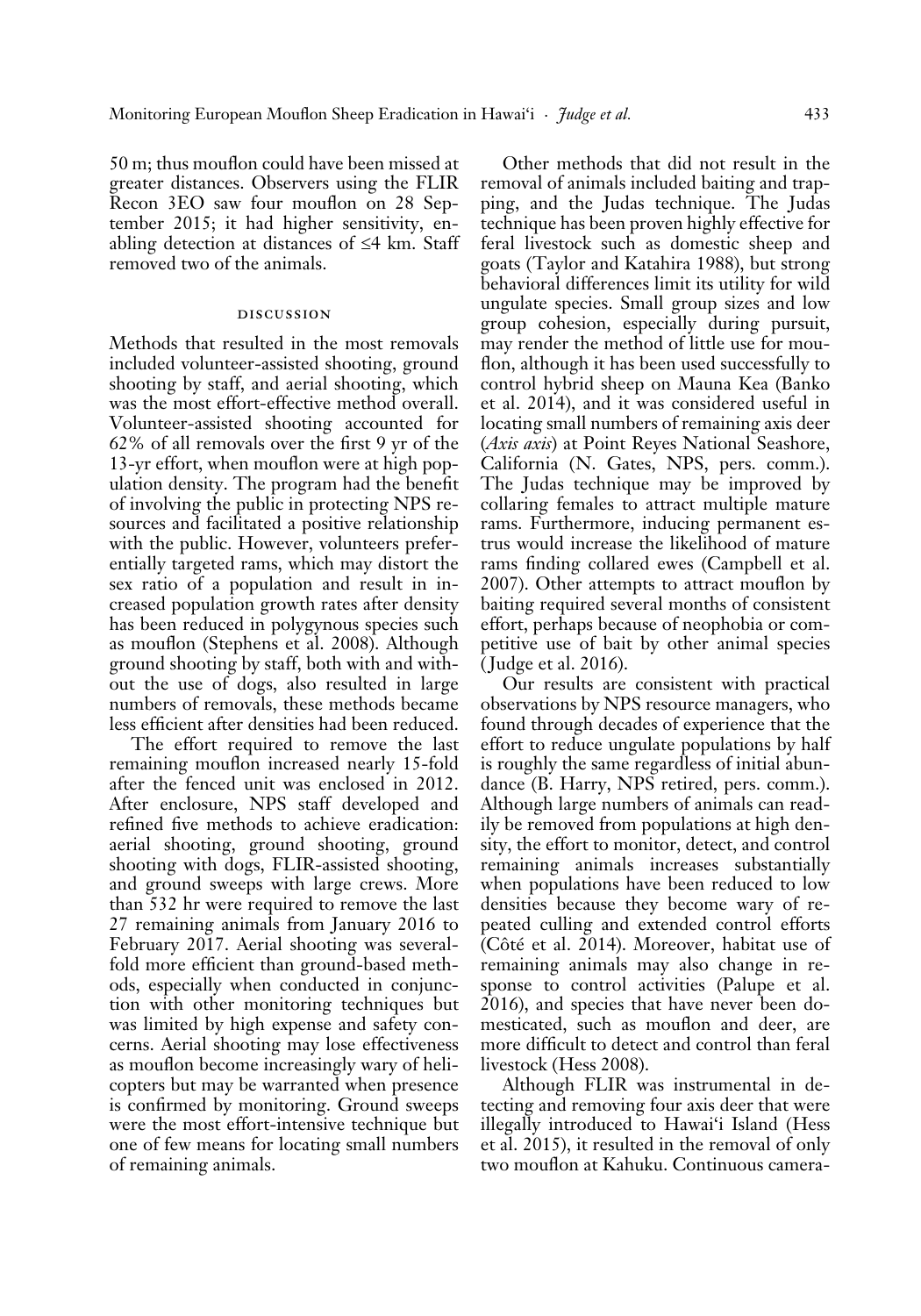for locating remaining mouflon at Kahuku. A total of 130 mouflon was removed while cameras were in use, during which time 50 detections had been recorded in images. Although this represents the detection of ~38% of remaining individuals, it was the single most effective monitoring method. In contrast, no mouflon were detected from aerial surveys during the same period, which may have resulted from wariness of aerial shooting. Although methods are available for correcting incomplete detection in aerial surveys, they cannot be applied in this case where no groups were detected (Lancia et al. 1996).

Camera traps proved to be effective for detecting elusive mouflon and for providing staff with locations of remaining animals that could subsequently be removed. Mouflon behavior did not appear to be affected by the cameras and observer bias was limited to locations chosen for camera placement. By having a combination of camera-placement strategies and frequent checks, we were able to locate small numbers of remaining sheep and direct staff to remove these animals promptly. We were also able to provide age and sex data that enabled staff to know when an entire group of mouflon had been removed. We expanded the search near ground survey stations where ungulates were detected by placing camera traps in nearby arrays, thereby finding mouflon that had not been detected during control efforts and aerial surveys. Camera traps were also valuable for confirming the absence of mouflon in the enclosed unit after the last known individuals were removed.

Monitoring methods differed strongly in their temporal and spatial coverage, observer bias, and acquisition type, affecting the ability to detect animals at different densities (Table 5). Aerial and ground surveys acquired data from a single point in time and thus represented snapshots of the population. Aerial surveys provided data from large spatial scales, providing an index of abundance, demographic composition, and geographic distribution at high densities, but they were not effective for detecting small groups of mouflon at low population density. Consequently, the method could provide misleading interpretations of abundance as animals became wary and eluded aircraft. Ground surveys covered intermediate spatial scales, were effective at detecting low densities of animals, but provided no demographic information except when animals were observed directly. Camera traps acquired data continuously, but were limited in spatial scale. Active and passive survey tools complemented each other when used in conjunction. For example, ground surveys detected sign of mouflon and informed locations for camera-trap monitoring.

The mouflon control program in HAVO is the first detailed example of an eradication effort of a phenotypically pure nondomesticated ungulate in Hawai'i (Hess and Jacobi 2011). Few other intentional eradications of nondomesticated ungulate species have been documented aside from six species of deer on at least 14 islands throughout the world and one other population of mouflon in the Kerguelen archipelago (Database of Island Invasive Species Eradications 2015). The effort

| Survey Type | Time       | <b>Space</b> | Acquisition | Bias       |  |  |
|-------------|------------|--------------|-------------|------------|--|--|
| Aerial      | Point      | Extensive    | Active      | Negative   |  |  |
| Ground      | Point      | Intermediate | Active      | Negative   |  |  |
| Camera      | Continuous | Intensive    | Passive     | Negligible |  |  |

TABLE 5 Survey Methods and an Evaluation of Spatial and Temporal Coverage, Observer Bias, and Acquisition Type

*Note:* Each method's capacity to detect animals on a temporal scale represents a single point in time or continuous coverage. Spatial coverage differs by the size of survey area. Observers may introduce bias by affecting animal behavior during surveys, which should be considered when interpreting data.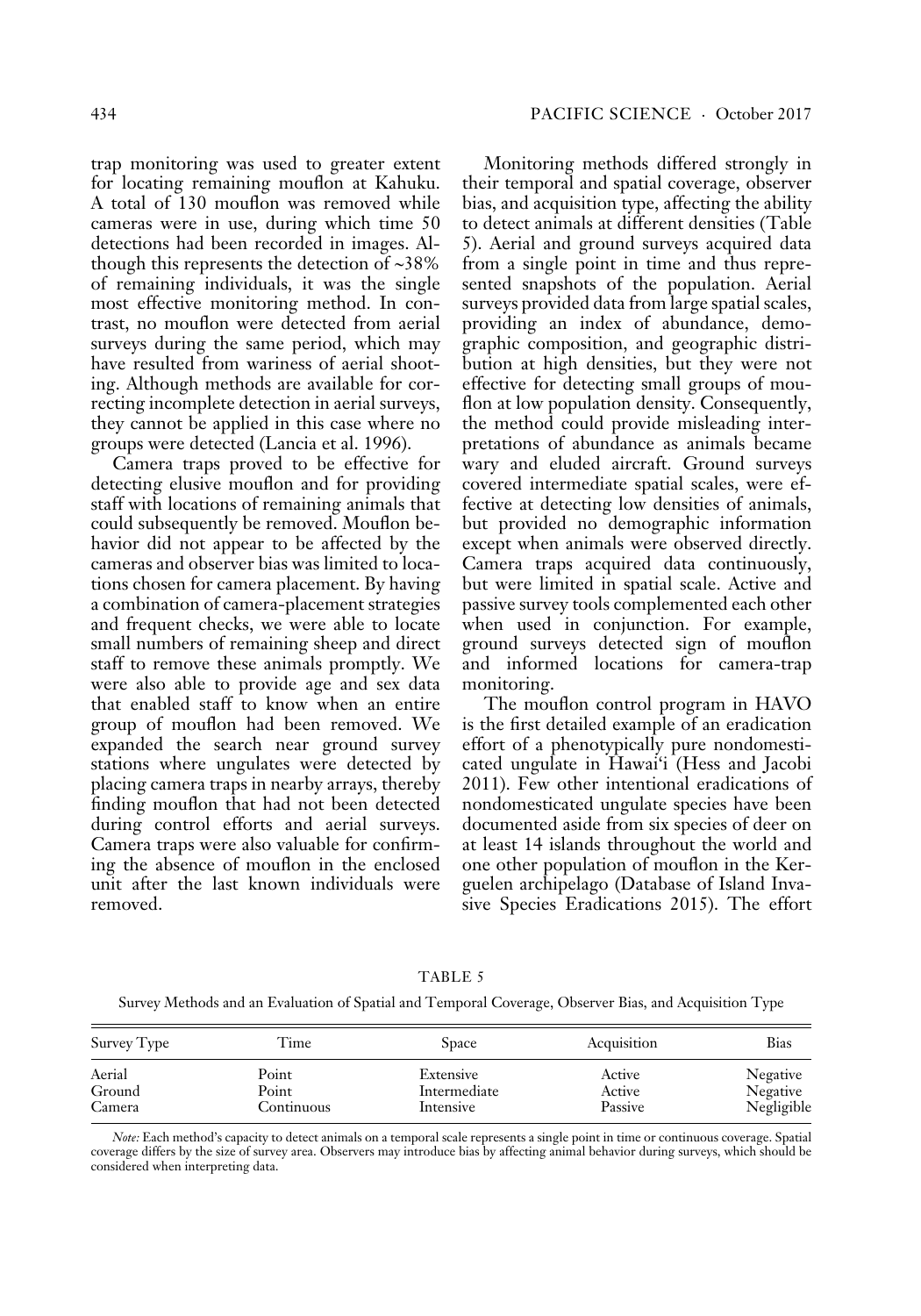and variety of methods required to eradicate mouflon from an enclosed unit of moderate size illustrates the difficulty of scaling up to entire populations of wild ungulate species. More intensive eradication methods may become necessary as populations are reduced in number and restricted to areas that are difficult to access. Such an enclosed unit essentially represents an ungulate-free island surrounded by mouflon and other ungulates. It is unlikely that eradication can be achieved in adjacent high population density areas without additional fenced enclosures because of continued immigration from surrounding areas. Nonetheless, these fences are also vulnerable to breaches from many sources that may allow periodic ingress. In contrast to the eradication of an entire population, this example of local eradication, as well as many other cases throughout Hawai'i, represents a status that may change over time and require vigilance to maintain until animals have been removed from surrounding areas.

## acknowledgments

We thank K. Awong, D. Hu, J. Leialoha, and R. Loh for facilitation and guidance, D. Okita of Volcano Helicopters for skillful piloting, and three reviewers for helpful comments. Any use of trade, firm, or product names is for descriptive purposes only and does not imply endorsement by the U.S. Government.

# **Literature Cited**

- Anderson, S. J., and C. P. Stone. 1993. Snaring to remove feral pigs *Sus scrofa* in a remote Hawaiian rain forest. Biol. Conserv. 63:195–201.
- Banko, P. C., R. J. Camp, C. Farmer, K. W. Brick, D. L. Leonard, and R. M. Stephens. 2013. Response of palila and other subalpine Hawaiian forest bird species to prolonged drought and habitat degradation by feral ungulates. Biol. Conserv. 157:70–77.
- Banko, P. C., S. C. Hess, P. G. Scowcroft, C. Farmer, J. D. Jacobi, R. M. Stephens, R. J. Camp, D. L. Leonard Jr., K. W. Brinck, J. O. Juvik, and S. P. Juvik. 2014. Evaluating the long-term management of intro-

duced ungulates to protect the palila, an endangered bird, and its critical habitat in subalpine forest of Mauna Kea, Hawai'i. Arct. Antarct. Alp. Res. 46:871–889.

- Bryan, L. W. 1937. Wild sheep in Hawaii. Paradise of the Pacific 49:19, 31.
- Campbell, K. J., G. S. Baxter, P. J. Murray, B. E. Coblentz, and C. J. Donlan. 2007. Development of a prolonged estrus effect for use in Judas goat. Appl. Anim. Behav. Sci. 102:12–23.
- Campbell, K. J., and C. J. Donlan. 2005. Feral goat eradications on islands. Conserv. Biol. 19:1362–1374.
- Chapuis, J. L., P. Boussès, and G. Barnaud. 1994. Alien mammals, impact and management in the French sub-Antarctic islands. Biol. Conserv. 67:97–104.
- Côté, I. M., E. S. Darling, L. Malpica-Cruz, N. S. Smith, S. J. Green, J. Curtis-Quick, and C. Layman. 2014. What doesn't kill you makes you wary? Effect of repeated culling on the behaviour of an invasive predator. PLoS One 9 (4): e94248.
- Database of Island Invasive Species Eradications. 2015. Island Conservation, Coastal Conservation Action Laboratory, UCSC, IUCN SSC Invasive Species Specialist Group, University of Auckland and Landcare Research New Zealand. http://diise .islandconservation.org. Accessed 28 November 2016.
- Giffin, J. G. 1979. Biology of the mouflon sheep on Mauna Kea. State of Hawai'i, Department of Land and Natural Resources, Division of Forestry and Wildlife, Honolulu.
- Hess, S. C. 2008. Wild sheep and deer in Hawai'i: A threat to fragile ecosystems. USGS Fact Sheet FS 2008-3102. http:// pubs.usgs.gov/fs/2008/3102/. Accessed 28 November 2016.
- Hess, S. C., and J. D. Jacobi. 2011. The history of mammal eradications in Hawai'i and the United States associated islands of the central Pacific. Pages 67–73 *in* C. R. Veitch, M. N. Clout, and D. R. Towns, eds. Island invasives: Eradication and management. IUCN, Gland, Switzerland.
- Hess, S. C., B. Kawakami Jr., D. Okita, and K. Medeiros. 2006. A preliminary assessment